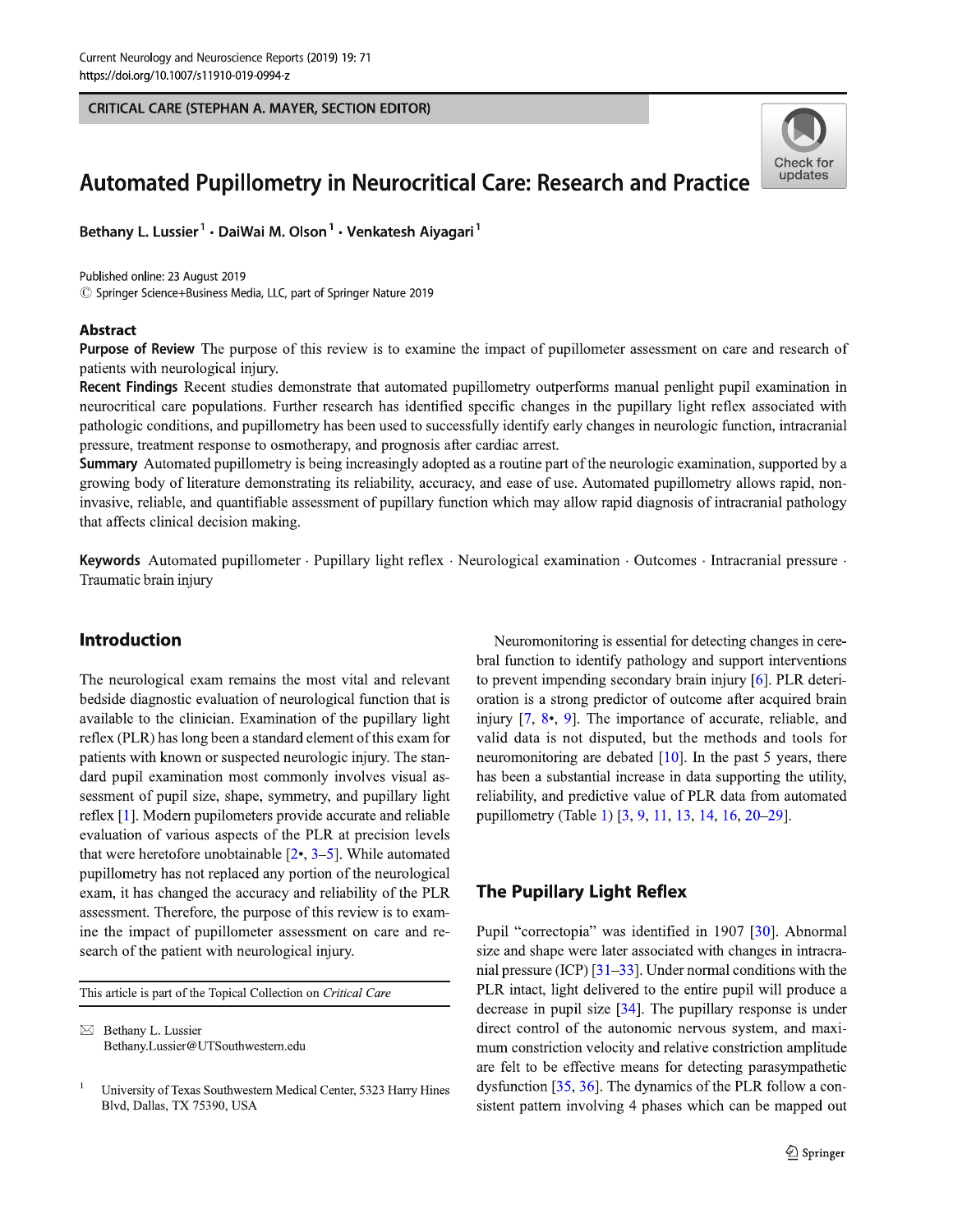| Reference                             | Description                                                                                                                                                                                               | Findings                                                                                                                                                                                                                                                                                                                                                                                                                                                                                                                                                                                                                                                                           |
|---------------------------------------|-----------------------------------------------------------------------------------------------------------------------------------------------------------------------------------------------------------|------------------------------------------------------------------------------------------------------------------------------------------------------------------------------------------------------------------------------------------------------------------------------------------------------------------------------------------------------------------------------------------------------------------------------------------------------------------------------------------------------------------------------------------------------------------------------------------------------------------------------------------------------------------------------------|
|                                       | Pupillometry compared with standard practice in neurocritical care population                                                                                                                             |                                                                                                                                                                                                                                                                                                                                                                                                                                                                                                                                                                                                                                                                                    |
| Shoyombo et al. $[11 \bullet] (2018)$ | Observational, Prospective analysis of<br>registry data<br>Aim: Identify prevalence of normal<br>constriction velocity in population with<br>normal NPi in neurocritical care<br>population<br>$N = 1617$ | CV greater than 0.8 mm/s was associated with high likelihood of<br>normal NPi and low likelihood of having an abnormal NPI<br>(< 3)<br>CV less than 0.8 mm/s was associated with low NPi $(<$ 3)<br>Increasing pupil size and $%$ change in pupil size were predictive<br>of CV ( $r^2$ = 0.72 and $r^2$ = 0.457, p < 0.001). 30.9% of<br>observations had one or both eyes showing normal NPi with<br>slow CV or low NPi with brisk CV. Brisk CV does not rule out<br>an abnormal PLR; slow CV does not rule in abnormal PLR                                                                                                                                                      |
| Zhao et al. $[12] (2016)$             | Prospective observational study<br>Aim: Determine inter-device reliability of<br>NPi-100 pupillometers<br>$N=20$                                                                                          | Mean maximum pupil size at rest for left eye (3.8 (1.1 SD) vs. 4.0<br>$(1.6 SD)$ , $p = 0.27$ ) and right eye $(3.6 (1.1 SD)$ vs. 3.8 (1.1 SD),<br>$p = 0.74$ ). Minimum pupil size with light stimulation for left<br>eye (2.8 (1.2 SD) vs. 3.0 (1.5 SD), $p = 0.64$ ) and right eye (2.6<br>$(1.0 S D)$ vs. 2.6 $(0.6 S D)$ , $p = 0.44$ ).<br>Mean pupil reactivity for left eye (3.9 (1.2 SD) vs. 3.9 (1.4 SD),<br>$p = 0.36$ ) and right eye (4.2 (1.0 SD) vs. 4.3 (0.8 SD), $p = 0.82$ )<br>Cohen's kappa assessments for pupil size and reactivity by<br>independent investigators were nearly perfect between 2<br>pupillometers for max and min pupil size and reactivity |
| Olson et al. $[2•]$ (2016)            | Prospective, single blinded observational<br>study<br>Aim: Establish inter-rater reliability of pupil<br>examination between two independent                                                              | For manual assessment, inter-rater reliability was moderate for<br>pupil size $(k = 0.54, 95\% \text{ CI}, 0.50-0.57)$ , and agreement on<br>pupil size was fair $(k = 0.29, 95\% \text{ CI } 0.27-0.32 \text{ and } k = .031,$<br>$95\%$ CI 0.2–0.34) for first and second practitioners                                                                                                                                                                                                                                                                                                                                                                                          |

practitioners and an automated

pupillometer  $N = 127$ 

#### Table 1 Recent literature on pupillometry in the neurocritical care population

|  | Jahns et al. $[13 \cdot ] (2019)$ |
|--|-----------------------------------|
|--|-----------------------------------|

Observational cohort Aims: Examined relationship between NP and invasive ICP in patients with severe TBI  $(GCS < 9)$  $N = 54$ 

Aoun et al. [14] (2019)

Retrospective analysis of prospectively collected data, observational Aim: Investigate role of automated pupillometry in setting of SAH as adjunct to TCD  $N = 56$ 

|        | CV less than $0.8$ mm/s was associated with low NPi $(< 3)$<br>Increasing pupil size and $%$ change in pupil size were predictive<br>of CV ( $r^2 = 0.72$ and $r^2 = 0.457$ , $p < 0.001$ ). 30.9% of<br>observations had one or both eyes showing normal NPi with<br>slow CV or low NPi with brisk CV. Brisk CV does not rule out<br>an abnormal PLR; slow CV does not rule in abnormal PLR                                                                                                                                                                                                                                                                                                                                                                                                                                       |
|--------|------------------------------------------------------------------------------------------------------------------------------------------------------------------------------------------------------------------------------------------------------------------------------------------------------------------------------------------------------------------------------------------------------------------------------------------------------------------------------------------------------------------------------------------------------------------------------------------------------------------------------------------------------------------------------------------------------------------------------------------------------------------------------------------------------------------------------------|
|        | Mean maximum pupil size at rest for left eye (3.8 (1.1 SD) vs. 4.0<br>$(1.6 S D), p = 0.27$ and right eye $(3.6 (1.1 S D))$ vs. 3.8 (1.1 SD),<br>$p = 0.74$ ). Minimum pupil size with light stimulation for left<br>eye (2.8 (1.2 SD) vs. 3.0 (1.5 SD), $p = 0.64$ ) and right eye (2.6<br>$(1.0 S D)$ vs. 2.6 $(0.6 S D)$ , $p = 0.44$ ).<br>Mean pupil reactivity for left eye (3.9 (1.2 SD) vs. 3.9 (1.4 SD),<br>$p = 0.36$ ) and right eye (4.2 (1.0 SD) vs. 4.3 (0.8 SD), $p = 0.82$ )<br>Cohen's kappa assessments for pupil size and reactivity by<br>independent investigators were nearly perfect between 2<br>pupillometers for max and min pupil size and reactivity                                                                                                                                                   |
| il     | For manual assessment, inter-rater reliability was moderate for<br>pupil size ( $k = 0.54$ , 95% CI, 0.50–0.57), and agreement on<br>pupil size was fair $(k = 0.29, 95\% \text{ CI } 0.27-0.32 \text{ and } k = .031,$<br>95% CI 0.2-0.34) for first and second practitioners<br>respectively. Low agreement in detection of anisocoria<br>between practitioners and pupillometers. 33.3% of pupils<br>scored as not reactive by practitioner were not reactive by<br>pupillometry. Practitioner agreement by manual pupillary<br>assessment of non-reactive vs. sluggish vs. brisk pupils was<br>fair ( $k = 0.40$ , 95% CI 0.36-0.44). Concluded that automated<br>pupillometry may increase reliability of measuring pupil<br>reactivity and standardize assessment                                                            |
| i<br>e | Among subjects with intracranial hypertension secondary to<br>severe TBI, elevated ICP correlated with decrease in NPi.<br>Episodes of sustained high ICP ( $n = 43$ , 172 matched ICP-NPi<br>samples; baseline ICP[T-6 h] $14 \pm 5$ mmHg vs. ICPmax[T0 h]<br>$30 \pm 9$ mmHg) associated with concomitant decrease in NPi<br>(baseline $4.2 \pm 0.5$ vs. $2.8 \pm 1.6$ , $p < 0.0001$ ). Abnormal NPi<br>values were more frequent in patients with refractory<br>intracranial hypertension ( $n = 17$ ; 38 [3-96]% of monitored<br>time vs. 1 [0-9]% in patients with non-refractory intracranial<br>hypertension and $0.5$ [0-10]% in those without intracranial<br>hypertension; $p = 0.007$ ). Abnormal NPi associated with<br>unfavorable 6-month outcome (15 [1-80]% in GOS 1-3 vs. 0<br>[0-7]\% in GOS 4-5; $p = 0.002$ ) |

For 635 paired observations of daily TCD and NPi, data showed statistically significant association between NPi value and sonographic vasospasm.

There was a significant association between DCI and sonographic vasospasm  $\chi^2$  (1) = 6.4112, p = 0.0113, OR 1.6419 (95% CI 1.1163-2.4150), and between DCI and an abnormal decrease in NPi,  $\chi^2$  (1) = 38.4456, p < 0.001, OR 3.3930 (95% CI 2.2789-5.0517). 7/12 subject with delayed cerebral ischemia had a decrease of their NPi to abnormal range > 8 h prior to the clinical decline 71.4% of the time. NPi normalized in all patients after treatment of their vasospasm. Concluded sonographic vasospasm may not correlate with NPi change, but NPi changes are strongly associated with onset of delayed cerebral ischemia and may be of predictive value.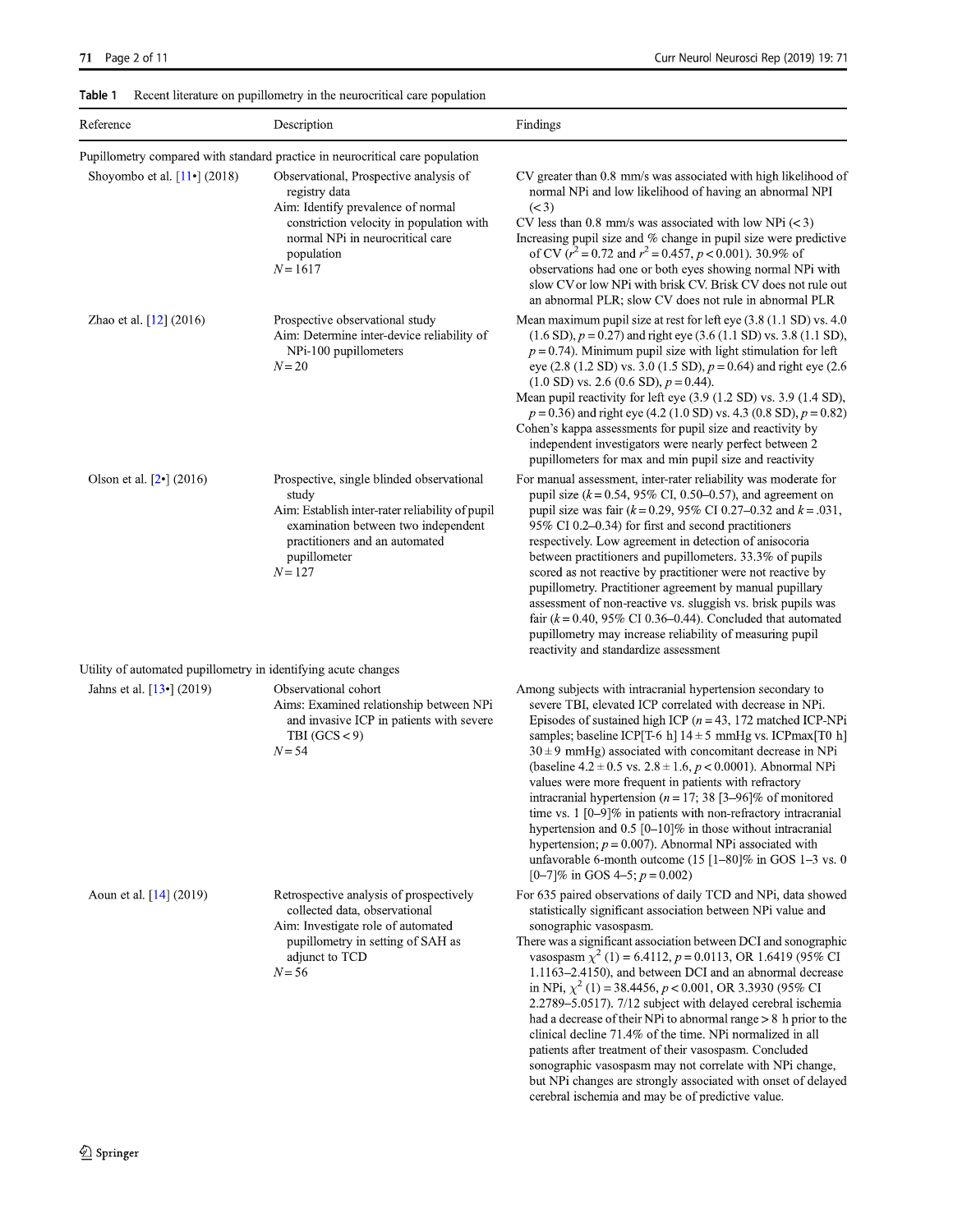Table 1 (continued)

| Reference                         | Description                                                                                                                                                                                                           | Findings                                                                                                                                                                                                                                                                                                                                                                                                                                                                                                                                                                                                                                                                                                                                                     |
|-----------------------------------|-----------------------------------------------------------------------------------------------------------------------------------------------------------------------------------------------------------------------|--------------------------------------------------------------------------------------------------------------------------------------------------------------------------------------------------------------------------------------------------------------------------------------------------------------------------------------------------------------------------------------------------------------------------------------------------------------------------------------------------------------------------------------------------------------------------------------------------------------------------------------------------------------------------------------------------------------------------------------------------------------|
| Assessing severity                |                                                                                                                                                                                                                       |                                                                                                                                                                                                                                                                                                                                                                                                                                                                                                                                                                                                                                                                                                                                                              |
| Osman et al. [15]<br>(2019)       | Prospective observational registry,<br>retrospective analysis<br>Aim: Correlation of NPi and CV with acute<br>ischemic or hemorrhagic stroke with<br>presence of midline shift on CT or MRI<br>of brain.<br>$N = 134$ | There was a significant correlation between septum pellucidum<br>shift and NPi (left $[p < .001]$ , right $[p < .001]$ ), CV (left<br>$[p < .005]$ , right $[p < .001]$ ) pupillary asymmetry (absolute<br>difference between right and left; $p < .05$ )<br>There was no significant correlation between midline shift and<br>pupillary size (left or right).<br>There was significant correlation between the NPi and CV for the<br>right pupil when there was a right to left midline shift<br>$(p < 0.001$ and $p < 0.05$ ) but none between NPi and CV for left<br>pupil during left to right midline shift.<br>Concluded there was a significant correlation between NPi and<br>CV and pupillary asymmetry, but no correlation was found<br>with size. |
| Natzeder et al. $[16•]$ (2018)    | Retrospective analysis of prospective<br>registry data, observational<br>Aim: Evaluate aspects of NPi in relation to<br>clinical severity and outcomes after<br>aSAH<br>$N=18$                                        | Mean NPi was lower in clinically severe (WFNS 4-5) vs.<br>non-severe (WFNS 1–3) aSAH (mean $\pm$ SE: 3.75 $\pm$ 0.44 vs.<br>$4.56 \pm 0.06$ , $p = 0.171$ ). Pathologic NPi values observed more<br>frequently in clinically severe (WFNS 4–5) vs. non-severe<br>(WFNS 1-3) aSAH (mean $\pm$ SE: 16.3% $\pm$ 8.8% vs.<br>$0.0\% \pm 0.0\%$ , $p = 0.002$ ). Mean NPi was lower in patients with<br>GOS 1-3 vs. GOS 4-5 (favorable outcome) at discharge (mean<br>$\pm$ SE, 3.64 $\pm$ 0.48 vs. 4.50 $\pm$ 0.08; $p = 0.198$ ). Inverse<br>correlation between NPi and ICP (Spearman $r = -0.551$ ,<br>$p < 0.001$ ).                                                                                                                                         |
| Assessing treatment effect        |                                                                                                                                                                                                                       |                                                                                                                                                                                                                                                                                                                                                                                                                                                                                                                                                                                                                                                                                                                                                              |
| Ong et al. [17•] (2019)           | Prospective observational study<br>Aim: To assess effect of osmotic therapy on<br>pupillary indices by pupillometry<br>$N = 72$                                                                                       | NPi significantly improved within 2 h of osmotic therapy when<br>controlled for additional interventions $\beta = 0.08$ , $p = 0.0168$ .<br>The most significant effect was observed in patients with an<br>abnormal NPi prior to intervention ( $\beta$ = 0.057, p = 0.0235).<br>Concluded that pupil reactivity improves after osmotic therapy<br>and effect should be considered to help determine<br>dose-dependent effects and timing.                                                                                                                                                                                                                                                                                                                  |
| Wildemeersch et al. $[18]$ (2018) | Prospective cohort observational study<br>Aim: Compare PDR vs. nociception flexion<br>reflex as pain assessment tool in<br>mechanically ventilated patients<br>receiving opioids or propofol<br>$N=40$                | Automated pupillometry was used to determine pupillary<br>dilatation reflex during nociceptive stimulations applied by an<br>inbuilt pupillary pain index protocol. After opioid<br>administration patients needed a higher stimulation intensity to<br>produce pupil dilation of $> 13\%$ (45.26 mA vs. 30.79 mA,<br>$p = 0.00001$ ). Concluded that pupillary dilation during tetanic<br>stimulation may reflect opioid effect under general anesthesia                                                                                                                                                                                                                                                                                                    |
| Lukaszewicz et al. $[19]$ (2015)  | Prospective, observational study<br>Aim: Evaluate automated pupillometry to<br>predict pain and assess adequacy of<br>analgesia for ICU procedures<br>$N = 37$                                                        | $\%$ variation in pupil size > 19% predicted presence of pain during<br>a dressing change, correlated to behavioral pain scale score of<br>> 3. Sensitivity 100% (95% CI) and specificity of 77% (95%<br>CI, 54-100%). Patients with largest pupil diameter and greatest<br>variation were those who presented pain behavior during the<br>procedure. Suggested pupillometry may be used as part of<br>nonverbal assessment of pain.                                                                                                                                                                                                                                                                                                                         |

based on changes in size (diameter) over time (seconds). These phases are response latency, maximum constriction, pupillary escape, and recovery  $[36]$ . Automated pupillometry provides measured values for three of these phases: latency, constriction velocity (CV), and dilation velocity (Fig. 1).

Latency is measured in milliseconds and describes the delay in pupil constriction following the application of the light stimulus [37]. The latency period, which may be shortened by higher intensity light stimulus, is due to delay in iris smooth muscle contraction with minimal effect from innervation pathways  $[38]$ . Latency is followed by constriction of the pupil. Constriction is measured in millimeters per second (mm/s) and reported or analyzed as CV, and also as maximum CV. The maximum CV is seen during initial constriction, and the velocity diminishes as the minimum pupillary diameter is reached  $[11\bullet]$ . Following peak constriction, the pupil quickly escapes to a partially constricted state before returning to its initial size  $[36]$ . The recovery phase occurs when the light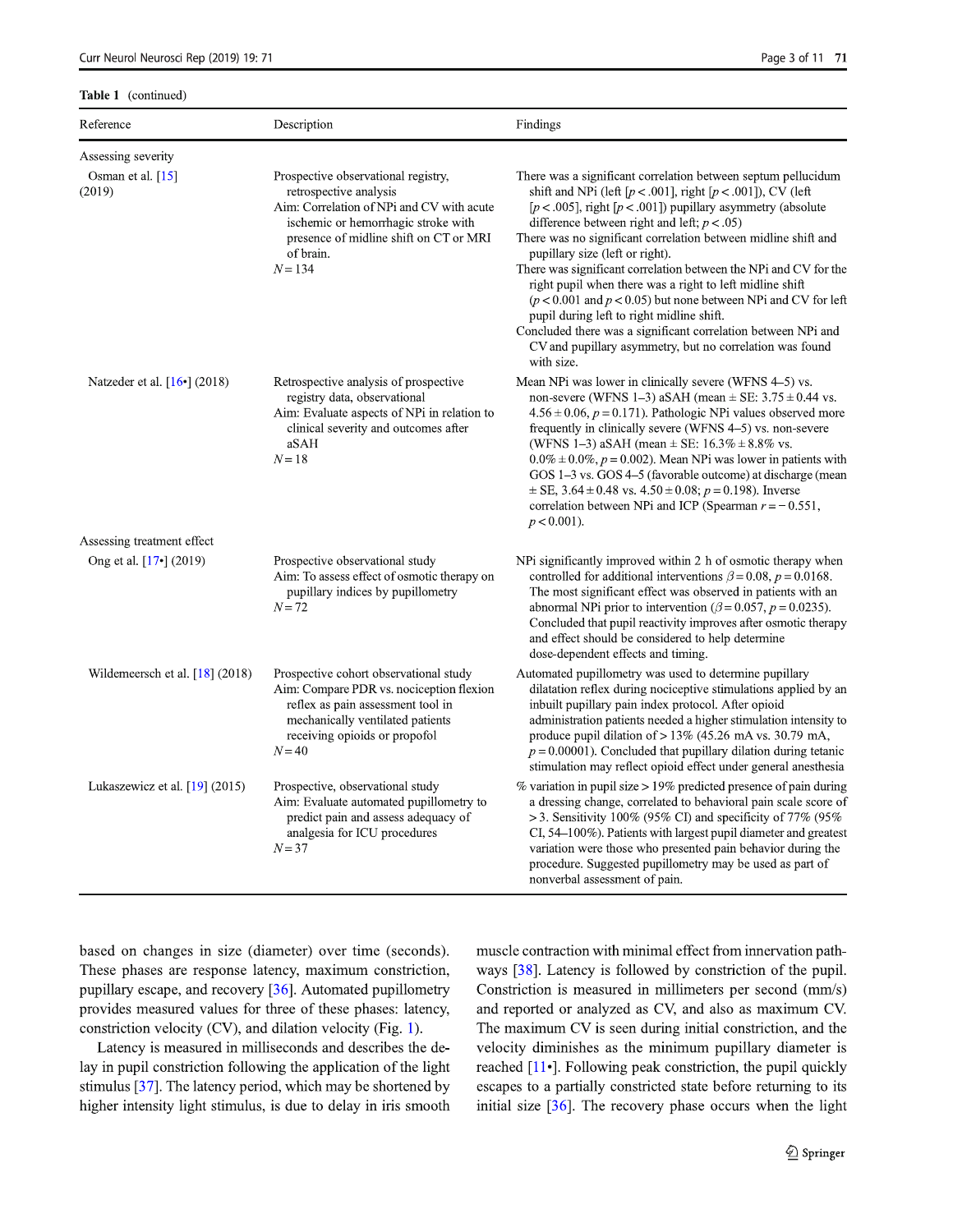

Fig. 1 Key components of the pupillary light reflex

stimulus is removed and is measured in mm/s and reported as the dilation velocity (DV)  $[37]$ . Post-illumination recovery can be sustained for up to 3 min depending on properties of the light and retina  $[36]$ .

Sympathetic and parasympathetic pathways help regulate the PLR. An arousing stimulus, whether noxious or loud, applied to an awake subject dilates the pupil by activating the sympathetic radial muscle [39]. The pupil dilation reflex (PDR) following a stimulus occurs through integrated processes driven by sympathetic neurons. The parasympathetic innervation to the pupil sphincter is suppressed by supranuclear inhibition (central sympathetic neurons primarily in the reticular activating system which inhibit preganglionic parasympathetic neurons at the Edinger-Westphal nucleus) resulting in relaxation and pupillary dilation. Additional dilator muscle activation occurs via the  $\alpha$ 1adrenergic sympathetic pathway. The mechanics of these pathways are mediated by both acetylcholine at synaptic junctions, and dilator muscle response to noradrenaline [36].

# **Pupillometry Basics**

The amplitude or magnitude of the contraction, the CV, and the DV depend on the intensity and duration of the applied stimulus [40]. Whereas traditional assessment of the PLR is dependent on clinician assessment skills and light source (intensity and duration), pupillometry capitalizes on technological advancements in high-speed camera and computing technology [41]. The modern pupillometer is a handheld device that performs quantitative, reproducible, precise measurements [2•, 12, 42].

Solid-state microchips sensitive to infrared light allow continuous measurement of the pupil without simultaneously altering the pupil size and movement. A light-emitting diode infrared light is applied toward the pupil, and a sensor detects the reflected infrared light from the iris. The pupil is a blank circle in the middle of the reflected image, and the computer calculates the area of the pupil. This diameter is measured rapidly and repeatedly (every 30 ms). This generates not only the size of the pupil over several seconds but also the fluctuations in pupil size.

The Neuroptics NPi-200 is currently the only handheld pupillometer marketed in the USA. This device provides measured values for pupil size a baseline and maximum constriction, latency, CV, and DV, and a derived (proprietary formula) for the Neurological Pupil Index (NPi) [37]. While criticized for not having full control of ambient light, the very gradual nature of dark adaptation would not be feasible to incorporate into the neurological examination, with or without pupillometry [43]. Research into pupillometry is challenging the traditional evaluation of a normally reactive pupil. New data now demonstrate that a pupil can be briskly reactive, but abnormal (e.g., a 6-mm pupil that only partially constricts to  $5 \text{ mm}$ ) [11•].

#### **Primary Neurological Conditions**

Pathologic changes in the PLR have been associated with clinical outcomes in a wide variety of neurological conditions [29]. Park et al. demonstrated a detectable difference in admission NPi values with patients with poor 1-month neurological outcomes (GOS  $1-3$ ) for all comers with acute brain injury due to subarachnoid hemorrhage, TBI, cerebral infarction, or intracerebral hemorrhage using an NPi cutoff for 3.4 with a specificity of 84.2% and sensitivity of 86% for a "poor" vs. "favorable" outcome [44]. Pupillary changes are often a harbinger of secondary brain injury, cerebral edema, hydrocephalus, intracranial shift, and raised ICP [6, 7, 13•, 24, 45–47]. A plethora of data generated within the field of ophthalmology predating the advent of handheld pupillometry documents the effect of intrinsic (preexisting) eye pathology influences pupil size and light reflex. Preexisting optic neuropathies, Argyll Robertson pupil, asymmetric glaucoma, and retinal disease may impact both manual and automated pupil examination, and these will not be addressed in this review. It is important to emphasize documentation of accurate baseline examination and consider intrinsic eye pathology in the differential for baseline abnormalities whether or not pupillometry has been employed.

#### **Traumatic Brain Injury**

A 2003 study [33] launched research examining pupillometry in acute traumatic brain injury (TBI). In patients with acute traumatic epidural hematoma and Glasgow Coma Score  $(GCS) < 8$ , anisocoria (pupillary size difference of  $> 2$  mm) was present in 67% of patients and reducing the surgery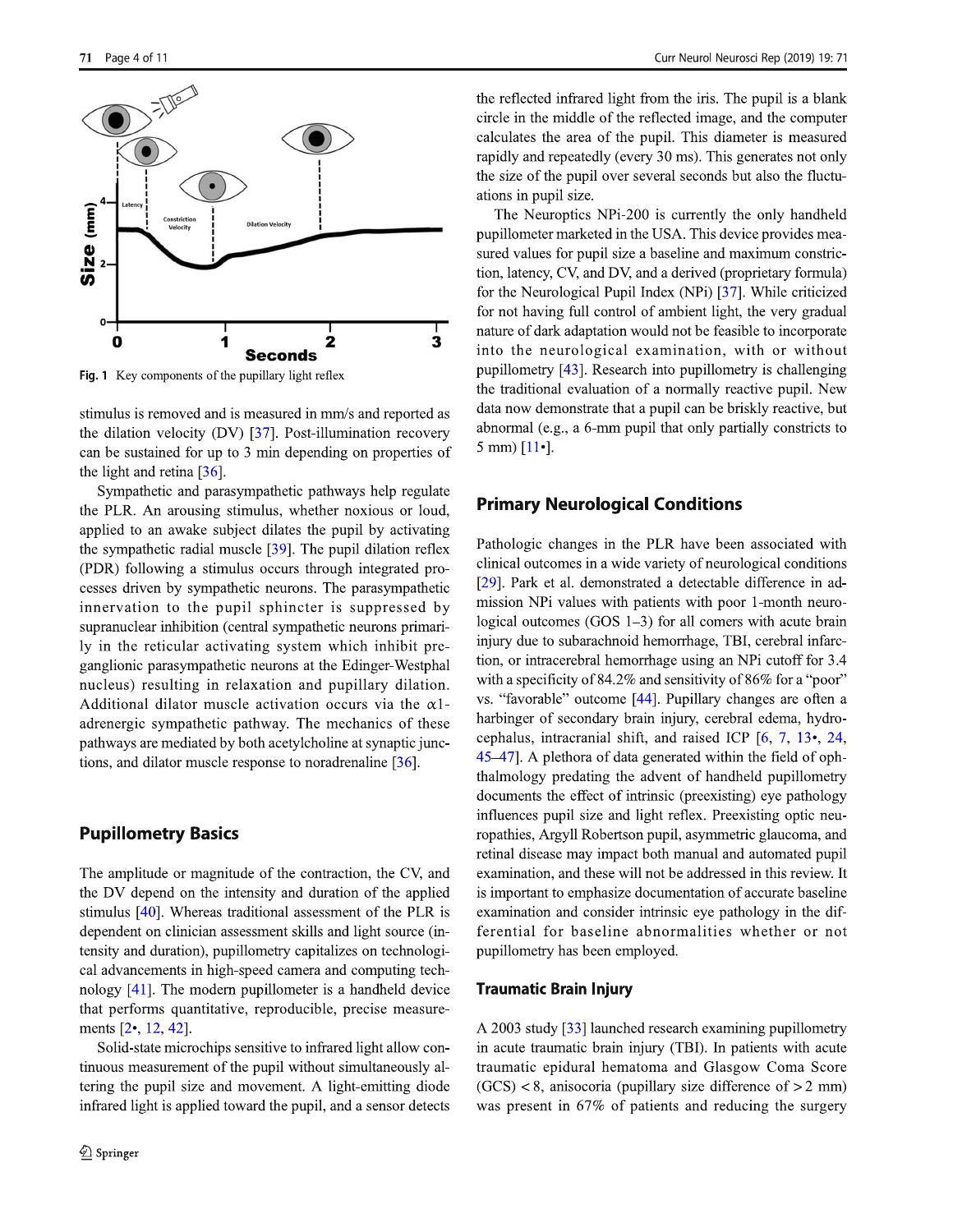interval to less than 90 min was associated with a better outcome [48]. Whereas TBI patients with a  $GCS = 3$  and fixed and dilated pupils had no reasonable chance for survival, a cohort of patients with  $GCS = 3$  whose pupils were not fixed and dilated survived their injury [49]. DV has been noted to be altered even in mild TBI and concussion [47].

Elevated ICP is a common sequela of TBI, and a growing body of evidence supports that elevated ICP is associated with decreased NPi [13•, 22, 23, 50]. Patients with elevated ICP were found to have improvement in NPi values after osmotic therapy  $(20\%$  mannitol or 23.4% saline), indicating that pupillometry has potential use as a noninvasive tool to assess the efficacy of osmotic therapy  $[17\bullet]$ . The use of pupillometry as a non-invasive means to detect elevated ICP is further supported by Soeken et al. [51] in a study of idiopathic intracranial hypertension.

#### **Oculomotor Nerve Palsy and Horner's Syndrome**

Pupillometry has also been used to differentiate compressive and ischemic third nerve palsy. Reduced CV was found to be the most specific parameter for detecting non-ischemic third nerve palsy. For diagnosing compressive third nerve palsy, an inter-eye difference of  $> 0.45$  mm in minimum pupil diameter or  $<-7.5\%$  constriction ratio had a sensitivity and specificity of 95% and 88% respectively  $[25]$ . Aoun et al. [52] reported a case in which abnormal NPi values preceded subjective assessment of third nerve palsy by 12-h. Pupillometric assessment of inter-eye differences of the maximum pupil diameter or the time taken by the pupil to recover to 75% of maximum diameter has been shown to have a sensitivity of 94.7% and specificity of 93.3% in the diagnosis of Horner's syndrome. This is comparable to the diagnostic accuracy of the apraclonidine test  $[53]$ .

#### **Ischemic and Hemorrhagic Stroke**

Assessment of the PLR is equally important in stroke. Osman et al.  $[15]$  studied the relationship between intracranial midline shift and PLR indices in a retrospective study of 136 patients with an acute stroke (70% ischemic, 30% hemorrhagic). There was a significant correlation between midline shift and NPi, CV, and pupil asymmetry, but not pupil size [15]. However, pupillary size and DV were correlated in controls and patients with left hemispheric infarctions but not in patients with right hemispheric infarctions [54].

Pathological NPi values were more commonly seen in patients with high-grade subarachnoid hemorrhage (SAH) where the World Federation of Neurological Surgeons (WFNS) grade was  $>3$  compared with less severe SAH (WFNS grade  $1-3$ ) [16•]. Following subarachnoid hemorrhage, there is a significant correlation between the standard deviations for NPi, pupil size, CV, and DV and the discharge mRS score  $[8 \cdot]$ . There was a significant association between delayed cerebral ischemia and an abnormal decrease in NPi, but no association between NPi and sonographic vasospasm and the NPI preceded clinically detectable neurological changes by  $> 8$  h in 2/3 of the cohort [14].

#### **Seizure**

Pupillometry research in seizure is limited. In a series of 89 electroconvulsive therapy sessions, patients' pupillary constrictions were significantly smaller (greater change in size) in the group with an adequate seizure when compared with the inadequate group [55].

#### **Brain Death**

The absence of a PLR is required for the diagnosis of brain death, and assessment with a flashlight is subject to error  $[2\bullet]$ . This is highlighted by a case study in which flashlight assessment revealed fixed pupils. Upon use of pupillometry, his pupils were found to be reactive and he was taken for hematoma evacuation, eventually having good recovery  $[1]$ . There is an additional case series in which pupillometry found intact PLR for 3 patients in whom the PLR by flashlight was evaluated as absent  $[56]$ . Olgun et al.  $[57]$  measured pupil sizes in 57 infants, children, and adults diagnosed with brain death. The median right and left pupil sizes were  $5.01 \pm 0.85$  mm and  $5.12 \pm 0.87$  mm, respectively, with a range between 3.69 and 7.34 mm and not affected by vasopressor agents. The pupil sizes were larger in pediatric subjects [57].

# **Medical Conditions**

# **Cardiac Arrest**

Assessment of the pupillary light reflex has been recognized as an essential part of the prognostic neurological examination performed after hypoxic-ischemic cerebral damage after a cardiac arrest. Mild hypoxia dilates the pupil and depresses light reflex  $[41]$ . In a study of out-of-hospital cardiac arrest, the maximum pupillary diameter was found to be a strong predictor of return of spontaneous circulation and was also significantly correlated with neuron-specific enolase concentrations [58]. A prospective multi-center study of out-of-hospital cardiac arrest noted that the PLR values of survivors and patients with favorable neurological outcomes were consistently greater than those of non-survivors (poor outcome (sensitivity = 0.87; specificity =  $0.80$ ) vs. favorable neurological outcomes (sensitivity = 0.92; specificity of 0.74)) and a 6-h PLR of <  $3\%$ uniformly predicted mortality at 90 days [59•]. In a separate study, a PLR of less than 13% within the first 48 h of resuscitation was predictive of mortality [27]. Similar studies support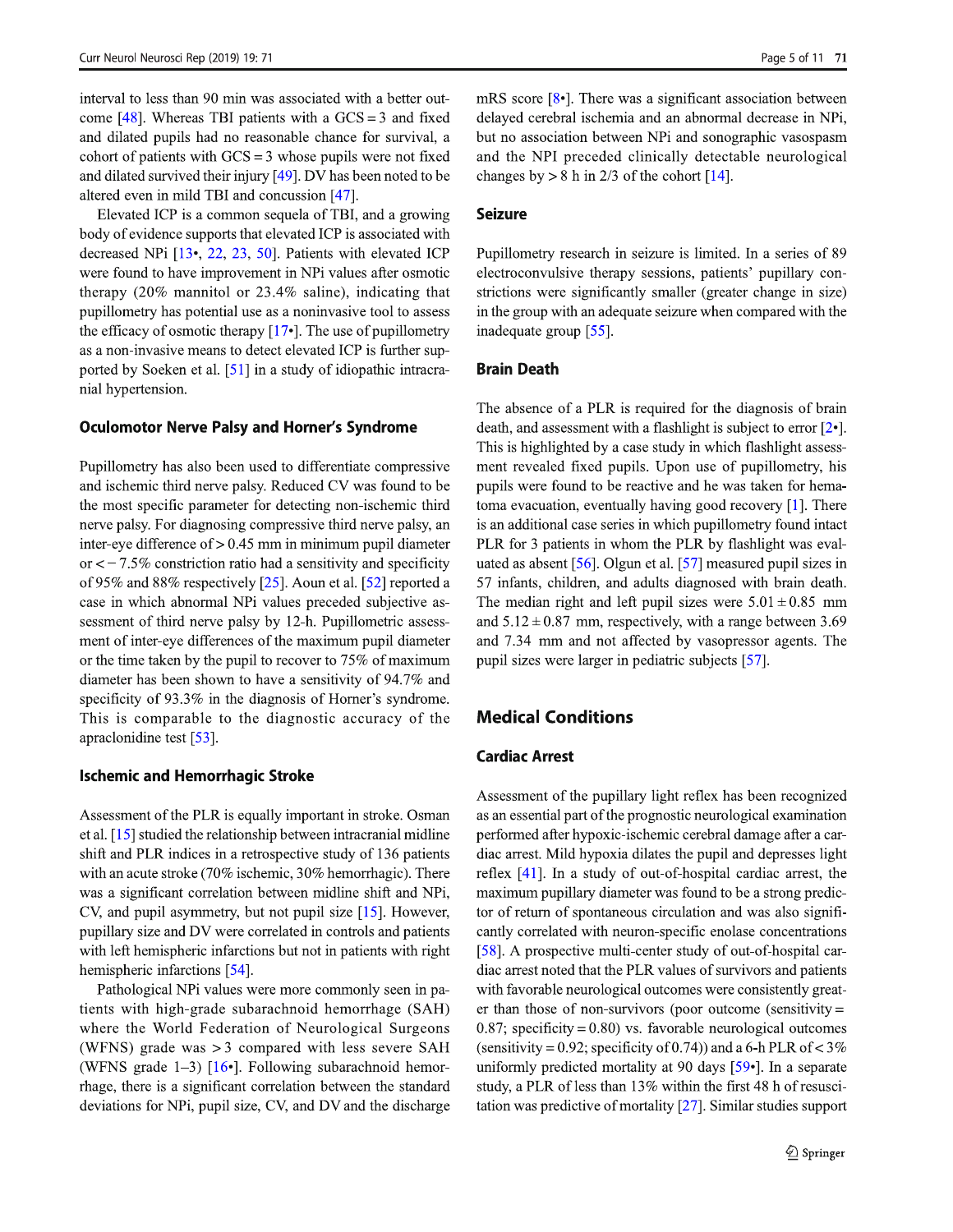the prognostic value of pupillometry after cardiac arrest (Table 2).

Pupillometry has been used for prognostication of survivors of cardiac arrest. In a prospective cohort of 103 adult patients who were comatose 48 h after cardiac arrest, a quantitative PLR < 13% had 100% specificity and positive predictive value to predict poor recovery and performed as well as EEG and SSEP [27, 63•]. Higher NPi (better PLR responsiveness) is associated with improved 30-day outcomes in out-ofhospital, but not in-hospital cardiac arrest [60]. A reduced percent change in pupillary size was associated with worse electroencephalographic prognosis compared with those with great change in pupil size  $[61]$ . An international multi-center double-blinded prospective study validated the use of pupillometry using the NPi to predict outcome after cardiac arrest. At any time between day 1 and day 3, an NPi of  $\leq$  2 had a 51% negative predictive value and a 100% positive predictive value for the prediction of unfavorable outcome. The NPi performed better than the manual PLR. The addition of NPi to other tests like SSEP increased sensitivity of outcome prediction, while maintaining 100% specificity [26]. Several recent publications have studied the predictive value of quantitative pupillometry in patients treated with hypothermia after cardiac arrest. Higher PLR amplitudes have been associated with good outcomes, and a PLR amplitude of  $< 7\%$  on day 2 predicted 3-month poor outcome with a specificity of 100% and sensitivity of  $42\%$  [21, 62].

# **Drugs**

A drug or intervention that has an effect on the PLR would be expected to change the light reflex amplitude. With preserved integrity of the 2nd and 3rd cranial nerves and uninterrupted neural pathways through the pretectum and upper midbrain, the patient should have a normal light reflex. A review by Dr. Larson in 2015 summarizes the known neurotransmitter role in ciliary ganglion and pupillary sphincter activity (nicotinic and muscarinic respectively), but the pretectal and Edinger-Westphal nuclei appear to be possibly glutamate excitatory synapse junctions based on the timing and shape of the reflex arch suggestive of a rapidly acting ligand gated channels [41]. This leads to further need to clarify pharmacologic effect of neurotropic drugs on pupillary dynamics.

During general anesthesia, the sympathetic activity of the pupil is absent but present in other areas of the sympathetic nervous system  $[41, 64]$ . In anesthetized subjects, the pupillary changes during anesthesia are a result of alterations in pupillary sphincter tone directly controlled by neuronal activity within the upper mesencephalon [41, 65]. Similarly, with slow-wave sleep or during anesthesia with propofol, barbiturates, or inhaled anesthetics, the Edinger-Westphal (EW) neurons are thought to be spontaneous pacemakers, disinhibited by quiescence of various centers in the midbrain and posterior hypothalamus leading to rapid intrinsic firing. With lack of background inhibition to overcome the EW firing, pupils will fail to dilate in the dark. Sympathetic tone of the pupil during anesthesia is also lost, contributing to miosis. After approximately 10 min of full sedation with inhaled anesthesia, for example, the pupil stabilizes at a "basal diameter" of about 2 mm [41, 64].

Alcohol has also been shown to affect both pupil diameter as well as peak constriction amplitudes and velocities, though data is discrepant showing both increases and decreases in size, amplitude, and velocity depending on dose, time of ingestion, and dose of ingestion [66]. Similarly, recreational drugs with increased sympathomimetic activity due to increased noradrenalin and serotonin signally, such as 3,4methylenedioxymethamphetamine and tetrahydrocannabinol (THC), have demonstrated increased latency and decreased constriction amplitude and velocity, as well as reduction in PLR recovery time  $[67, 68]$ .

Despite the sympatholytic effect of diazepam, there was no significant effect on pupil diameter or pupillary light reflex  $[69]$ . Dexmedetomidine was examined in a similar way and produced no change in pupil size and light reflex recovery time but increased the light reflex from  $0.30 \pm 0.14$  to  $0.37 \pm$ 0.12 mm and significantly reduced pupillary reflex dilation by  $72 \pm 62\%$  [70, 71].

Organophosphate poisoning and botulinum toxins that block release of acetylcholine receptors have the expected response of paralysis of sympathetic and parasympathetic innervation to the iris resulting in pupil dilation and attenuation of the PLR. There is discrepant data, but the majority of effect of organophosphate and antimuscarinic agents appears to be from direct application and effect on ocular tissue rather than systemic absorption  $[36, 72]$ .

# **Other Factors Affecting Pupillometry Output**

Age is known to affect pupillary size. The resting aperture of the pupil decreases approximately 0.4 mm during each decade of life after 16 years of age. Sex and iris color, the latter of which would be expected to have a profound effect on manual penlight examination, have been suspected limitations of pupillometry [73]. PLR changes have been investigated as a nonverbal marker of pain [18, 41, 74-76]. Notably, because PRD is an evoked reflex, patients in constant pain may have small or mid-position pupils [41, 77] but will demonstrate changes in pupillary dilation when painful stimulus is administered [19, 78-80].

There have been several analyses regarding alteration in pupil size and particularly the pupillary light reflex in patients with Parkinson disease and Alzheimer disease. Most studies focused on the PLR parameters most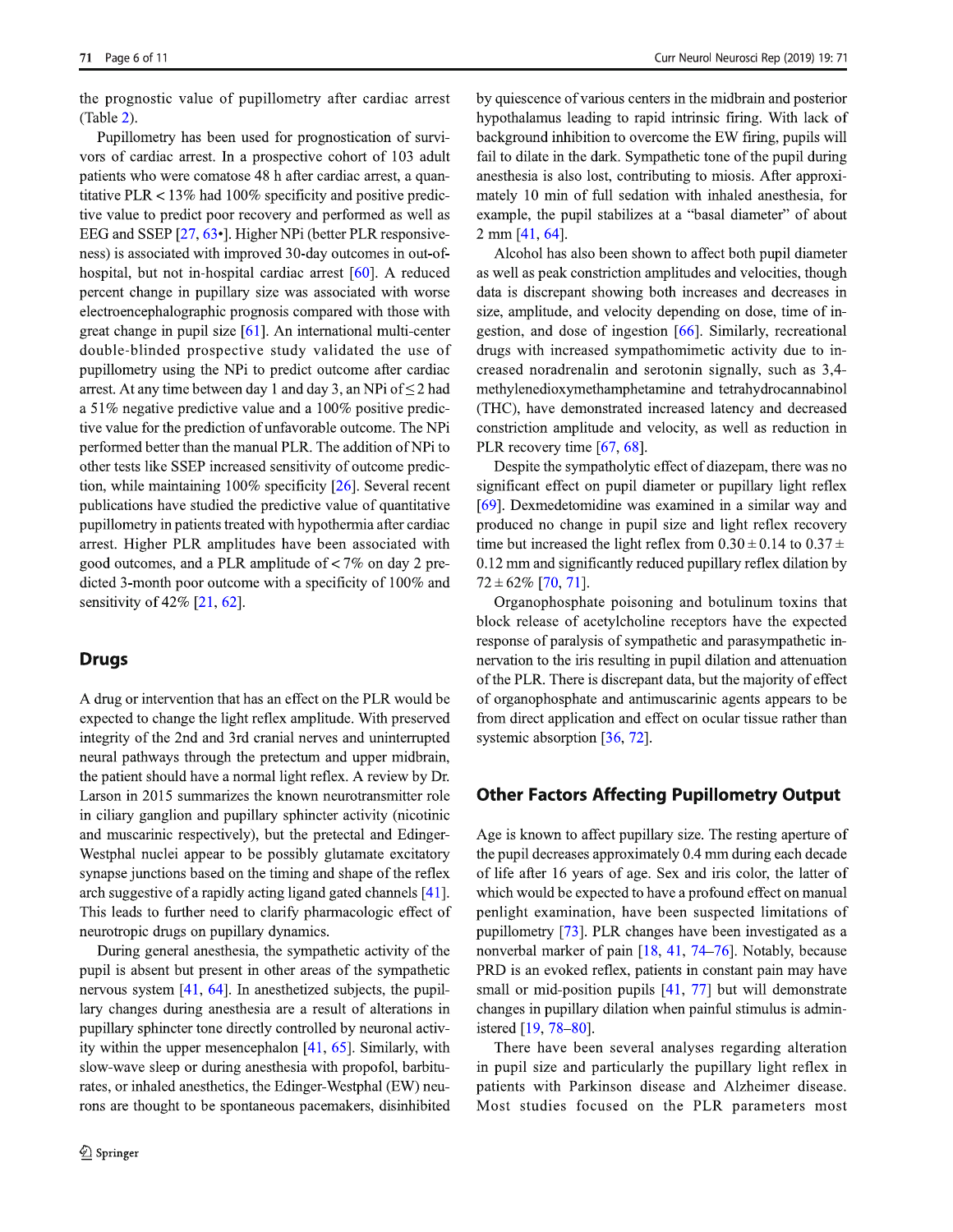| Reference                       | Description                                                                                                                                                                                                                    | Findings                                                                                                                                                                                                                                                                                                                                                                                                                                                                                                                                                                                                                                                                                                                                               |
|---------------------------------|--------------------------------------------------------------------------------------------------------------------------------------------------------------------------------------------------------------------------------|--------------------------------------------------------------------------------------------------------------------------------------------------------------------------------------------------------------------------------------------------------------------------------------------------------------------------------------------------------------------------------------------------------------------------------------------------------------------------------------------------------------------------------------------------------------------------------------------------------------------------------------------------------------------------------------------------------------------------------------------------------|
| Obling et al. $[60]$ (2019)     | Prospective observational cohort study<br>Aim: Assess prognostic value of NPi for 30 day<br>mortality and outcome for comatose patients<br>in the cardiac ICU<br>$N = 221$                                                     | For patients with out of hospital cardiac arrest, higher NPi values<br>were associated with lower 30-day mortality (AUC 0.87).<br>Youden index identified a NPi cutoff for out of hospital cardiac<br>arrest patients of 2.40 for a specificity of 100%. For patients<br>with in-hospital cardiac arrest and other cardiac diagnoses,<br>there was no association with NPi and 30-day mortality.                                                                                                                                                                                                                                                                                                                                                       |
| Beuchat et al. [61] (2018)      | Retrospective analysis of prospective<br>observational registry data<br>Aim: Compare standardized EEG patterns and<br>outcomes predictors during and after TTM<br>after cardiac arrest<br>$N = 202$                            | Correlation between benign EEG on day 1 and PLR. Correlation<br>between highly malignant patterns and PLR were stronger. On<br>day 1 after TTM, presence of highly malignant EEG pattern<br>was associated with lower % change in PLR. Benign EEG had<br>a higher % change PLR compared with patients with a<br>non-benign EEG $(26.6 \pm 14.2 \text{ vs. } 19.6 \pm 11.8, p < 0.023)$ . On<br>day 2 after TTM, patients having a highly malignant EEG had<br>a lower % change PLR compared to patients without a highly<br>malignant EEG (12.8 ± 7.8 vs. 22.1 ± 12.6, $p < 0.001$ ).                                                                                                                                                                  |
| Tamura et al. [59•] (2018)      | Multicenter single-arm, uncontrolled<br>prospective observational study<br>Aim: Determine predictive value of<br>pupillometry in post-cardiac arrest<br>$N = 50$                                                               | PLR at 0 h was best predictor of 90-day survival and good<br>neurologic outcome. PLR values consistently higher in patients<br>with good neurological outcomes (CPC $1-2$ ) compared to<br>those with CPC 3-5 at 90 days. PLR values consistently<br>higher in survivors compared with nonsurvivors at 90 days.<br>PLR value was associated with 90-day survival ( $p < 0.001$ ).                                                                                                                                                                                                                                                                                                                                                                      |
| Solari et al. [27] (2017)       | Prospective, blinded observational cohort<br>Aim: Determine predictive value of<br>pupillometry during first 48 h after cardiac<br>arrest<br>$N = 103$                                                                         | Survivors had higher quantitative % change PLR (median 20%<br>vs. 11%; $p < 0.0001$ ) and % change CV (1.46 mm/s vs.<br>0.94 mm/s, $p < 0.0001$ ) than nonsurvivors. 48 h data<br>demonstrated a PLR of 13% was 100% specific for poor<br>recovery (Cerebral Performance Category). Quantitative PLR<br>had sensitivity of 61% and 71% NPV for good outcome                                                                                                                                                                                                                                                                                                                                                                                            |
| Heimburger et al. $[62]$ (2016) | Prospective observational study<br>Aim: Assess quantitative pupillometry vs.<br>transcranial Doppler to predict outcomes<br>after cardiac arrest during TTM<br>$N = 82$                                                        | PLR amplitude of < 7% on day 2 after 24 h of targeted<br>temperature management and sedation predicted poor outcome<br>(CPC 3–5) at 3 months with 100% specificity and $42\%$<br>sensitivity. Data at day 1 and 2 from AUC-ROC curves were<br>0.76 and 0.82 respectively. Determined best cutoff for<br>predicting poor outcome at 3 months was PLR % change less<br>than 9% on day 1 and $< 11\%$ on day 2.                                                                                                                                                                                                                                                                                                                                           |
| Suys et al. [21] (2014).        | Prospective, observational, double-blinded<br>study<br>Aim: Evaluate use of automated pupillometry<br>within first 48 h to predict outcome post<br>cardiac arrest compared to standard pupil<br>exam, EEG and SSEP<br>$N = 50$ | Patients with good outcome (CPC $1-2$ ) more likely to have higher<br>PLR at days 1 and 2 than those with poor outcome (CPC 3–5);<br>(16 [9-23]% vs. 10 [1-30] % at day 1, and 20 [13-39]% vs. 11<br>[1–55] % at day 2, both $p < 0.001$ ] for good vs. poor outcome<br>respectively. A cutoff for outcome prediction was % change in<br>$PLR < 13\%$ . AUC values for quantitative PLR to predict poor<br>outcome was higher on day 1 (0.79 vs. 0.56, $p = 0.005$ ) and day<br>2 (0.81 vs. 0.64, $p = 0.006$ ) than manual PLR. There was<br>comparable prognostic accuracy for quantitative PLR, EEG<br>and SSEP (AUC values $(0.81 \text{ vs. } 0.80, p > 0.20)$ for<br>quantitative PLR versus EEG and $(0.81 \text{ vs } 0.73 \text{ } n > 0.20)$ |

Recent literature examining the prognostication value of pupillometry after cardiac arrest Table 2

affected by acetylcholine-dependent mechanisms and found significant reduction in CV and constriction amplitude when compared with normal age-matched subjects, though the duration of light stimulus during these studies has been implicated in discrepancies among the existing data  $[81, 82]$ . Similarly, pupillometry data with variable abnormalities in CV and size have been associated with severity in neurodegenerative conditions including multisystem atrophy [83] and autism spectrum disorders [36, 81, 84, 85].

# **Discussion**

Though it is superior to routine penlight examination in general, the standardization and generalization of pupillometry data for use in assessment, therapeutics, and research must take into account population-related differences in baseline pupil size and function. Over the decades, baseline differences in pupil size and function have been recorded in different populations, all of which may be encountered within the neurocritical care

quantitative PLR versus SSEP)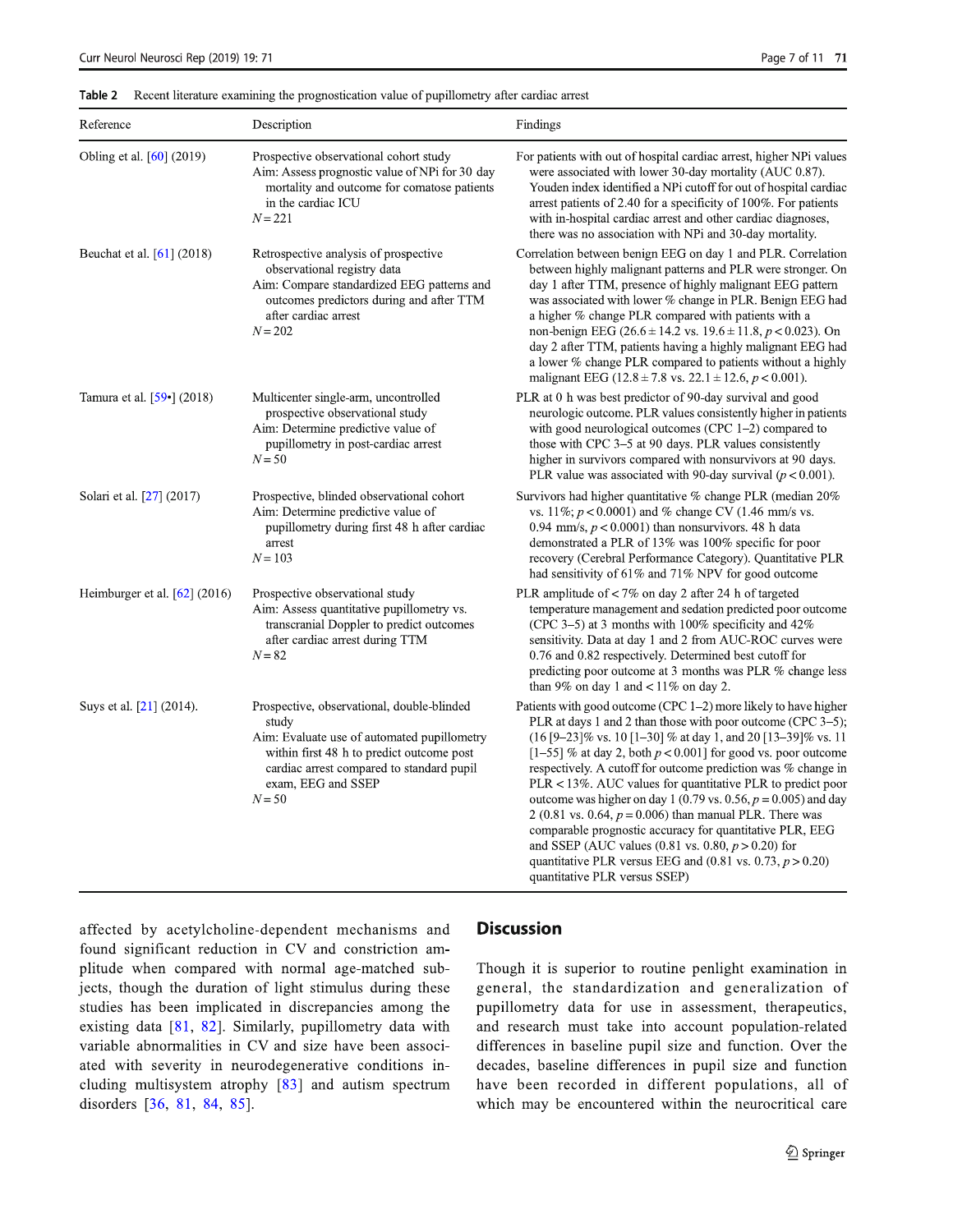Curr Neurol Neurosci Rep (2019) 19: 71

population. This underscores the importance of having baseline and serial measurements as well as wellestablished normative data for reference.

Additional factors should be considered when using automated pupillometry. As with a standard penlight examination, topical drugs such as pilocarpine or atropine, iris-lens adhesions, uveitis, and syndromes including Adie pupil, Argyll Robertson pupil, Horner's syndrome etc. may alter clinical interpretation of pupillometry data.

It is important to note that not all data prior to pupillometry can be compared across populations, as studies used different duration of light, control of ambient light, intensity and color of light, and devices. This makes comparison across studies difficult. While the accuracy and reliability of these measured variables has been demonstrated, the advent of pupillometry has provided a host of unique new variables. There is a need for research to determine the utility of each variable, and within context of various pathophysiologic conditions. The variables CV, DV, latency, and NPi are relatively new to clinical practice. Future research will provide insight to the full utility of high-fidelity PLR assessments.

Automated pupillometry has many potential applications. It is portable, and, compared with most other neuroimaging modalities, inexpensive. The true cost efficacy of replacing the standard penlight examination is difficult to determine, as emerging literature suggests early prediction of ICP and treatment effect may be a measurable outcome, but there is unlikely to be a global mortality benefit from incorporation of any monitoring tool. Moreover, there is no research demonstrating any adverse effects from pupillometer assessments. Therefore, the technology allows safe, serial evaluation of patients and permits rapid assessment of a vital portion of the neurologic examination.

# **Conclusion**

Pupillometry allows for rapid assessment of a vital component of intracranial pathology. We already know that the findings from this assessment clearly affect clinical decisions. The prognostic value of incorporating automated pupillometry results when assessing for brain death or outcomes after out of hospital cardiac arrest supports its clinical use, but more data is needed to determine what normative values in these populations and timing of evaluation with sensitive and accurate data. Similar to clinical evolution of the echocardiogram, with increasing diagnostic use, hopefully identification of population norms and characterizing abnormalities will allow for augmentation of the traditional pupil examination, and over time we will learn how to incorporate the additional data from pupillometry into clinical practice and research. At a minimum, the ability of pupillometry to generate an objective, repeatable, and reliable pupil examination far superior to that of a flashlight supports the assertion that this technology should become standard practice.

### **Compliance with Ethical Standards**

Conflict of Interest Bethany L. Lussier and Venkatesh Aiyagari each declare no potential conflicts of interest. DaiWai M. Olson reports grants from Neuroptics Inc., outside the submitted work; and he also serves as the editor for the Journal of Neuroscience Nursing.

Human and Animal Rights and Informed Consent This article does not contain any studies with human or animal subjects performed by any of the authors.

# **References**

Papers of particular interest, published recently, have been highlighted as:

- Of importance
- Emelifeonwu JA, Reid K, Rhodes JK, Myles L. Saved by the 1. pupillometer! - a role for pupillometry in the acute assessment of patients with traumatic brain injuries? Brain Inj. 2018;32(5):675–7.
- 2. Olson DM, Stutzman S, Saju C, Wilson M, Zhao W, Aiyagari V. Interrater reliability of pupillary assessments. Neurocrit Care. 2016;24(2):251-7 Established reliability and evidence for standardization of assessment, highlighted low reliability of manual pupillary examination in current standard practice.
- Couret D, Boumaza D, Grisotto C, Triglia T, Pellegrini L,  $3<sub>1</sub>$ Ocquidant P, et al. Reliability of standard pupillometry practice in neurocritical care: an observational, double-blinded study. Crit Care (London, England). 2016;20:99.
- $4.$ Kerr RG, Bacon AM, Baker LL, Gehrke JS, Hahn KD, Lillegraven CL, et al. Underestimation of pupil size by critical care and neurosurgical nurses. American journal of critical care : an official publication, American Association of Critical-Care Nurses. 2016;25(3):213-9.
- Meeker M, Du R, Bacchetti P, Privitera CM, Larson MD, Holland  $5.$ MC, et al. Pupil examination: validity and clinical utility of an automated pupillometer. The Journal of neuroscience nursing : journal of the American Association of Neuroscience Nurses. 2005;37(1):34-40.
- Ortega-Perez S, Amaya-Rey MC. Secondary brain injury: a concept 6. analysis. The Journal of neuroscience nursing : journal of the American Association of Neuroscience Nurses. 2018;50(4):220-4.
- Klein SP, Depreitere B. What determines outcome in patients that 7. suffer raised intracranial pressure after traumatic brain injury? Acta Neurochir Suppl. 2018;126:51-4.
- $8.$ Ortega-Perez S, Shoyombo I, Aiyagari V, Atem F, Hill M, Stutzman SE, et al. Pupillary light reflex variability as a predictor of clinical outcomes in subarachnoid hemorrhage. The Journal of neuroscience nursing : journal of the American Association of Neuroscience Nurses. 2019;51(4):171-5 Novel use of pupillometry to predict clinical outcome in aneurysmal subarachnoid hemorrhage.
- 9. Riker RR, Sawyer ME, Fischman VG, May T, Lord C, Eldridge A, et al. Neurological pupil index and pupillary light reflex by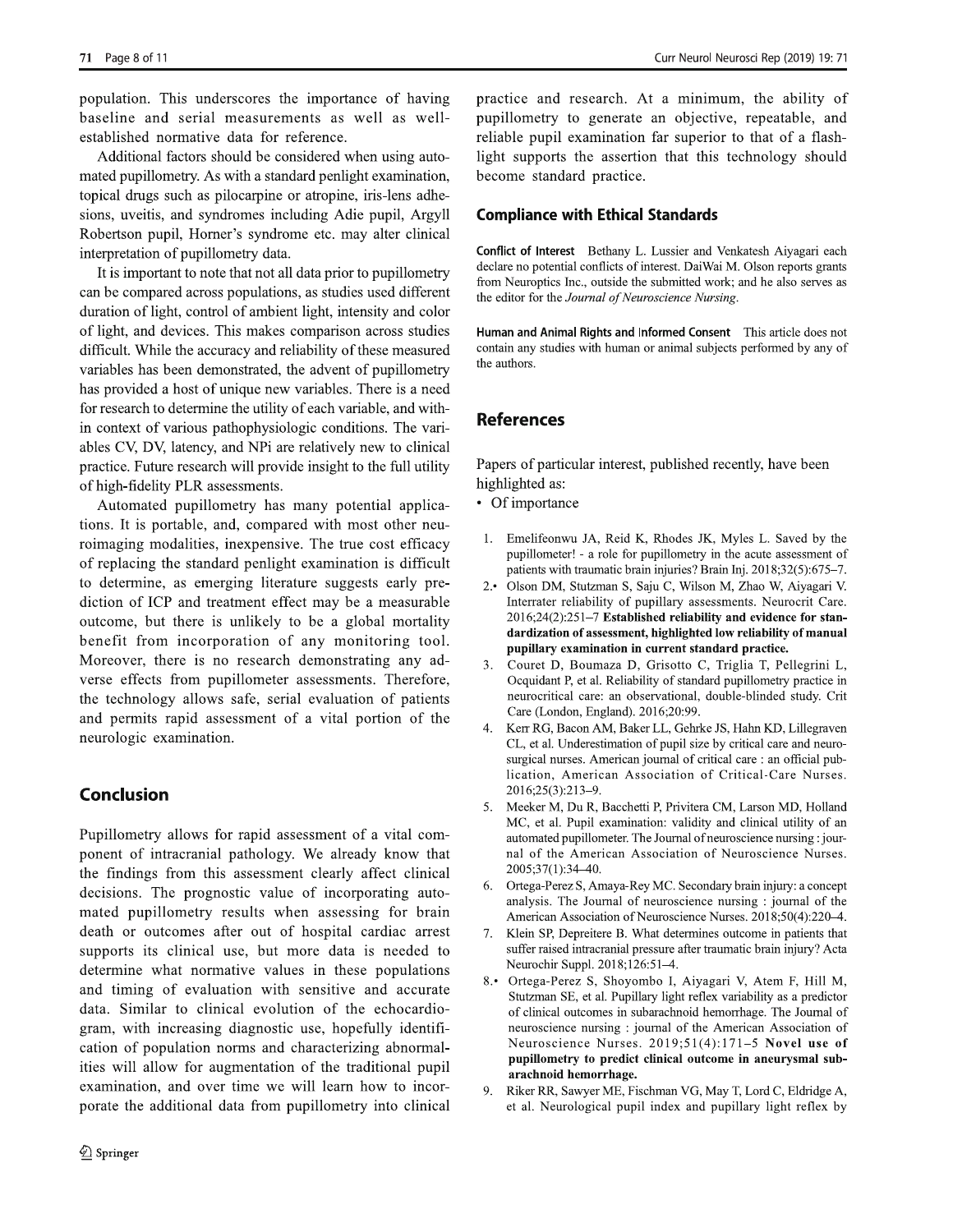pupillometry predict outcome early after cardiac arrest. Neurocrit Care, 2019.

- 10. Teasdale G, Jennett B. Assessment of coma and impaired consciousness. A practical scale. Lancet. 1974;2(7872):81-4.
- $11 \cdot$ Shoyombo I, Aiyagari V, Stutzman SE, Atem F, Hill M, Figueroa SA, et al. Understanding the relationship between the neurologic pupil index and constriction velocity values. Sci Rep. 2018;8(1): 6992 Defined relationship between NPi and constriction velocity and emphasized that having a brisk constriction velocity does not rule out an abnormal pupillary light reflex.
- $12.$ Zhao W, Stutzman S, Olson D, Saju C, Wilson M, Aiyagari V. Interdevice reliability of the NPi-100 pupillometer. J Clin Neurosc. 2016:ePub.
- 13.• Jahns FP, Miroz JP, Messerer M, Daniel RT, Taccone FS, Eckert P, et al. Quantitative pupillometry for the monitoring of intracranial hypertension in patients with severe traumatic brain injury. Crit Care (London, England). 2019;23(1):155 First study to correlate quantitative pupillometry measures to changes in intracranial pressure in traumatic brain injury.
- 14. Aoun SG, Stutzman S, Vo P-UN, Ahmadieh TYE, Osman M, Neeley O, et al. Detection of delayed cerebral ischemia using objective pupillometry in patients with aneurysmal subarachnoid hemorrhage. J Neurosurg. 2019;1 First study, though small sample size, to demonstrate correlation and possible predictive value of abnormal pupillometry measurements in development of delayed cerebral ischemia.
- Osman M, Stutzman S. Folefac A. J Stroke Cerebrovasc Dis: 15. Correlation of objective pupillometry to midline shift in acute stroke patients; 2019.
- Natzeder S, Mack DJ, Maissen G, Strassle C, Keller E, Muroi C.  $16.$ Portable infrared pupillometer in patients with subarachnoid hemorrhage: prognostic value and circadian rhythm of the Neurological Pupil Index (NPi). J Neurosurg Anesthesiol. 2018; First study, though small sample size, to correlate pupillometry findings with clinical severity of aneurysmal subarachnoid hemorrhage.
- 17. Ong C, Hutch M, Barra M, Kim A, Zafar S, Smirnakis S. Effects of osmotic therapy on pupil reactivity: quantification using pupillometry in critically ill neurologic patients. Neurocrit Care.  $2019;30(2):307-15$  Novel use of quantitative pupillometry to monitor treatment effect of osmotic therapy for intracranial hypertension.
- 18. Wildemeersch D, Baeten M, Peeters N, Saldien V, Vercauteren M, Hans G. Pupillary dilation reflex and pupillary pain index evaluation during general anaesthesia: a pilot study. Rom J Anaesth Intensive Care. 2018;25(1):19-23.
- 19. Lukaszewicz AC, Dereu D, Gayat E, Payen D. The relevance of pupillometry for evaluation of analgesia before noxious procedures in the intensive care unit. Anesth Analg.  $2015;120(6):1297-300$ .
- Anderson CD, James ML. Survival and independence after intrace-20. rebral hemorrhage: trends and opportunities. Neurology. 2018;90(23):1043-4.
- 21. Suys T, Bouzat P, Marques-Vidal P, Sala N, Payen JF, Rossetti AO, et al. Automated quantitative pupillometry for the prognostication of coma after cardiac arrest. Neurocrit Care. 2014;21(2):300-8.
- 22. McNett M, Moran C, Grimm D, Gianakis A. Pupillometry trends in the setting of increased intracranial pressure. J Neurosci Nurs. 2018;50(6):357-61.
- McNett M, Moran C, Janki C, Gianakis A. Correlations between 23. hourly pupillometer readings and intracranial pressure values. J Neurosci Nurs. 2017;49(4):229-34.
- Papangelou A, Zink EK, Chang WW, Frattalone A, Gergen D, 24. Gottschalk A, et al. Automated pupillometry and detection of clinical transtentorial brain herniation: a case series. Mil Med. 2018;183(1-2):e113-e21.
- 25. Kim HM, Yang HK, Hwang JM. Quantitative analysis of pupillometry in isolated third nerve palsy. PLoS One. 2018;13(11):e0208259.
- 26. Oddo M, Sandroni C, Citerio G, Miroz JP, Horn J, Rundgren M, et al. Quantitative versus standard pupillary light reflex for early prognostication in comatose cardiac arrest patients: an international prospective multicenter double-blinded study. Intensive Care Med. 2018;44(12):2102-11.
- 27. Solari D, Rossetti AO, Carteron L, Miroz JP, Novy J, Eckert P, et al. Early prediction of coma recovery after cardiac arrest with blinded pupillometry. Ann Neurol. 2017;81(6):804-10.
- 28. Lee MH, Mitra B, Pui JK, Fitzgerald M. The use and uptake of pupillometers in the intensive care unit. Aust Crit Care. 2018;31(4): 199-203.
- Phillips SS, Mueller CM, Nogueira RG, Khalifa YM. A systematic 29. review assessing the current state of automated pupillometry in the NeuroICU. Neurocrit Care. 2019;31(1):142-61.
- 30. Wilson SAK. Ectopia pupillae in certain mesencephalic lesions. Brain: a journal of neurology. 1907;29(4):524-36.
- $31.$ Fisher CM. Oval pupils. Arch Neurol. 1980;37(8):502-3.
- 32. Marshall LF, Barba D, Toole BM, Bowers SA. The oval pupil: clinical significance and relationship to intracranial hypertension. J Neurosurg. 1983;58(4):566-8.
- 33. Taylor WR, Chen JW, Meltzer H, Gennarelli TA, Kelbch C, Knowlton S, et al. Quantitative pupillometry, a new technology: normative data and preliminary observations in patients with acute head injury. Technical note. J Neurosurg. 2003;98(1):205-13.
- Atchison DA, Girgenti CC, Campbell GM, Dodds JP, Byrnes TM, 34. Zele AJ. Influence of field size on pupil diameter under photopic and mesopic light levels. Clin Exp Optom. 2011;94(6):545-8.
- 35. Wang Y, Zekveld AA, Naylor G, Ohlenforst B, Jansma EP, Lorens A, et al. Parasympathetic nervous system dysfunction, as identified by pupil light reflex, and its possible connection to hearing impairment. PLoS One. 2016;11(4):e0153566.
- Hall CA, Chilcott RP. Eyeing up the future of the pupillary light 36. reflex in neurodiagnostics. Diagnostics (Basel). 2018;8(1).
- 37. Olson DM, Fishel M. The use of automated pupillometry in critical care. Crit Care Nurs Clin North Am. 2016;28(1):101-7.
- Adhikari P, Zele AJ, Feigl B. The post-illumination pupil response 38. (PIPR). Invest Ophthalmol Vis Sci. 2015;56(6):3838-49.
- 39. Loewenfeld IE. Mechanisms of reflex dilatation of the pupil; historical review and experimental analysis. Doc Ophthalmol. 1958;12:185-448.
- 40. Barbur JL, Moro S, Harlow JA, Lam BL, Liu M. Comparison of pupil responses to luminance and colour in severe optic neuritis. Clin Neurophysiol. 2004;115(11):2650-8.
- Larson MD, Behrends M. Portable infrared pupillometry: a review. 41. Anesth Analg. 2015;120(6):1242-53.
- 42. Robba C, Moro Salihovic B, Pozzebon S, Creteur J, Oddo M, Vincent JL, et al. Comparison of 2 automated pupillometry devices in critically ill patients. J Neurosurg Anesthesiol. 2019:1.
- 43. Ong C, Hutch M, Smirnakis S. The effect of ambient light conditions on quantitative pupillometry. Neurocrit Care. 2019;30(2):  $316 - 21$ .
- 44. Park JG, Moon CT, Park DS, Song SW. Clinical utility of an automated pupillometer in patients with acute brain lesion. J Korean Neurosurg Soc. 2015;58(4):363-7.
- 45. Olson DM, Ortega-Perez S. The cue-response theory and nursing care of the patient with acquired brain injury. The Journal of neuroscience nursing : journal of the American Association of Neuroscience Nurses. 2018;51(1):43-7.
- 46. Kasprowicz M, Burzynska M, Melcer T, Kubler A. A comparison of the Full Outline of UnResponsiveness (FOUR) score and Glasgow Coma Score (GCS) in predictive modelling in traumatic brain injury. Br J Neurosurg.  $2016;30(2):211-20$ .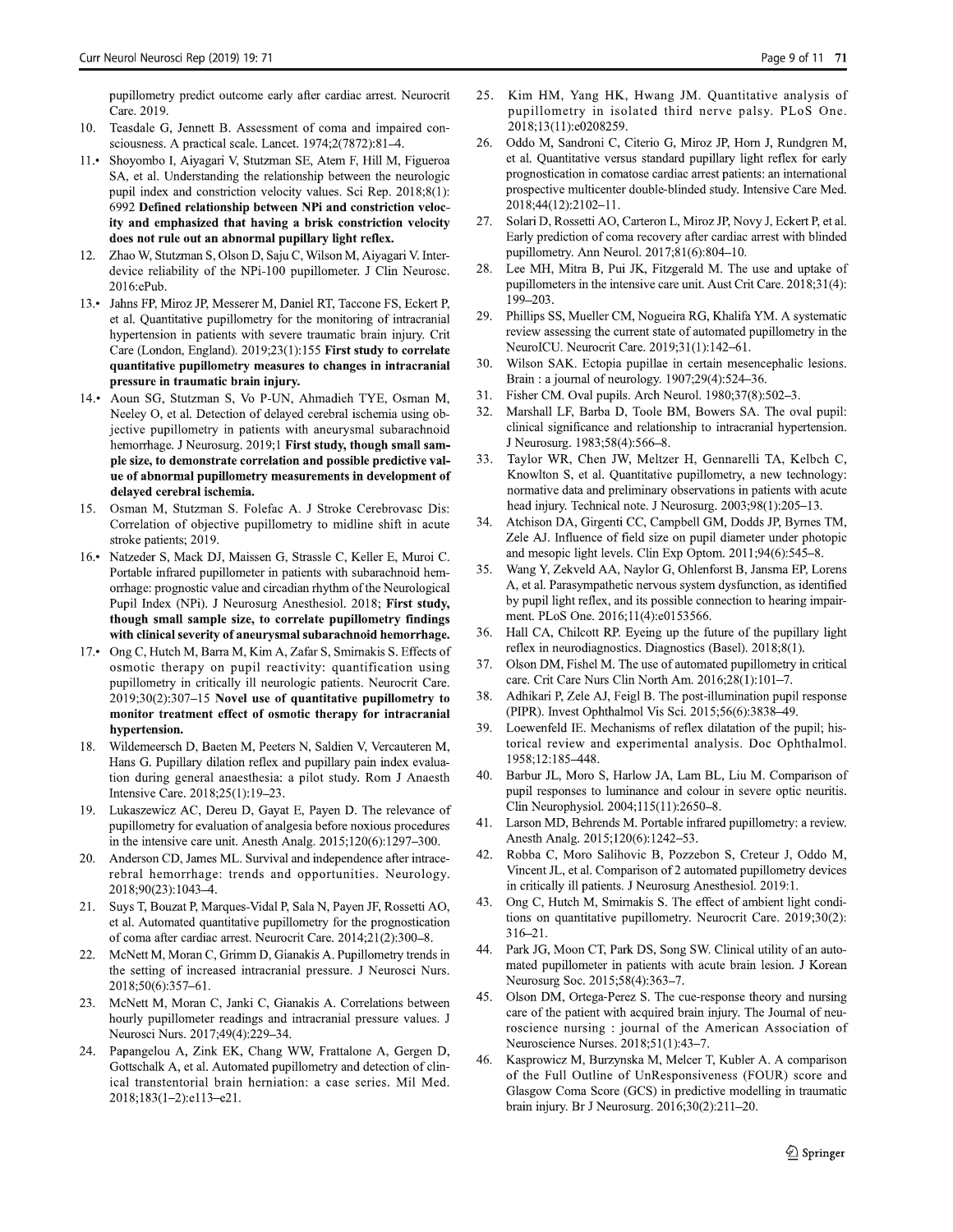- Thiagarajan P, Ciuffreda KJ. Pupillary responses to light in chronic 47. non-blast-induced mTBI. Brain Inj. 2015;29(12):1420-5.
- 48. Cohen JE, Montero A, Israel ZH. Prognosis and clinical relevance of anisocoria-craniotomy latency for epidural hematoma in comatose patients. J Trauma. 1996;41(1):120-2.
- Lieberman JD, Pasquale MD, Garcia R, Cipolle MD, Mark Li P, 49. Wasser TE. Use of admission Glasgow Coma Score, pupil size, and pupil reactivity to determine outcome for trauma patients. J Trauma. 2003;55(3):437-42 discussion 42-3.
- $50<sub>1</sub>$ Stevens AR, Su Z, Toman E, Belli A, Davies D. Optical pupillometry in traumatic brain injury: neurological pupil index and its relationship with intracranial pressure through significant event analysis. Brain Inj. 2019;33(8):1032-8.
- $51$ Soeken TA, Alonso A, Grant A, Calvillo E, Gutierrez-Flores B, Clark J, et al. Quantitative pupillometry for detection of intracranial pressure changes during head-down tilt. Aerospace medicine and human performance. 2018;89(8):717-23.
- 52. Aoun SG, Welch B, Cortes M. Objective pupillometry as an adjunct to prediction and assessment for oculomotor nerve injury and recovery: potential for practical applications. World Neurosurg. 2018.
- 53. Yoo YJ, Yang HK, Hwang JM. Efficacy of digital pupillometry for diagnosis of Horner syndrome. PLoS One. 2017;12(6):e0178361.
- 54. Peinkhofer C, Martens P, Grand J, Truelsen T, Knudsen GM, Kjaergaard J, et al. Influence of strategic cortical infarctions on pupillary function. Front Neurol. 2018;9:916.
- 55. Shirozu K, Murayama K, Karashima Y, Setoguchi H, Miura T, Hoka S. The relationship between seizure in electroconvulsive therapy and pupillary response using an automated pupilometer. J Anesth. 2018;32(6):866-71.
- Larson MD, Muhiudeen I. Pupillometric analysis of the 'absent 56. light reflex'. Arch Neurol. 1995;52(4):369-72.
- 57. Olgun G, Newey CR, Ardelt A. Pupillometry in brain death: differences in pupillary diameter between paediatric and adult subjects. Neurol Res. 2015;37(11):945–50.
- Yokobori S, Wang KKK, Yang Z, Zhu T, Tyndall JA, Mondello S, 58. et al. Quantitative pupillometry and neuron-specific enolase independently predict return of spontaneous circulation following cardiogenic out-of-hospital cardiac arrest: a prospective pilot study. Sci Rep. 2018;8(1):15964.
- 59. Tamura T, Namiki J, Sugawara Y, Sekine K, Yo K, Kanaya T, et al. Quantitative assessment of pupillary light reflex for early prediction of outcomes after out-of-hospital cardiac arrest: a multicentre prospective observational study. Resuscitation. 2018;131:108-13 Small but provocative study correlating very early quantitative pupillometry findings with neurologic outcomes after cardiac arrest.
- Obling L, Hassager C, Illum C, Grand J, Wiberg S, Lindholm MG, 60. et al. Prognostic value of automated pupillometry: an unselected cohort from a cardiac intensive care unit. Eur Heart J Acute Cardiovasc Care. 2019;2048872619842004.
- 61. Beuchat I, Solari D, Novy J, Oddo M, Rossetti AO. Standardized EEG interpretation in patients after cardiac arrest: correlation with other prognostic predictors. Resuscitation. 2018;126:143-6.
- Heimburger D, Durand M, Gaide-Chevronnay L, Dessertaine G, 62. Moury PH, Bouzat P, et al. Quantitative pupillometry and transcranial Doppler measurements in patients treated with hypothermia after cardiac arrest. Resuscitation. 2016;103:88-93.
- $63.$ Solari D, Miroz J-P, Oddo M. Opening a window to the injured brain: non-invasive neuromonitoring with quantitative pupillometry. In: Vincent J-L, editor. Annual update in intensive care and emergency medicine 2018. Cham: Springer international publishing; 2018. p. 503-18. One of the largest recent prospective studies to assess utility of quantitative automated pupillometry in predicting neurologic outcome after cardiac arrest compared with other prediction tools.
- 64. Behrends M, Larson MD, Neice AE, Bokoch MP. Suppression of pupillary unrest by general anesthesia and propofol sedation. J Clin Monit Comput. 2019;33(2):317-23.
- 65. Larson MD, Sessler DI. Pupillometry to guide postoperative analgesia. Anesthesiology. 2012;116(5):980-2.
- Lobato-Rincon LL, Cabanillas Campos MC, Navarro-Valls JJ, 66. Bonnin-Arias C, Chamorro E, Sanchez-Ramos RC. Utility of dynamic pupillometry in alcohol testing on drivers. Adicciones. 2013;25(2):137-45.
- 67. Hysek CM, Liechti ME. Effects of MDMA alone and after pretreatment with reboxetine, duloxetine, clonidine, carvedilol, and doxazosin on pupillary light reflex. Psychopharmacology. 2012;224(3):363-76.
- Hartman RL, Richman JE, Hayes CE, Huestis MA. Drug 68. Recognition Expert (DRE) examination characteristics of cannabis impairment. Accid Anal Prev. 2016;92:219-29.
- 69. Hou RH, Scaife J, Freeman C, Langley RW, Szabadi E, Bradshaw CM. Relationship between sedation and pupillary function: comparison of diazepam and diphenhydramine. Br J Clin Pharmacol. 2006;61(6):752-60.
- Artigas C, Redondo JI, Lopez-Murcia MM. Effects of intravenous 70. administration of dexmedetomidine on intraocular pressure and pupil size in clinically normal dogs. Vet Ophthalmol. 2012;15(Suppl  $1:79 - 82$
- Larson MD, Talke PO. Effect of dexmedetomidine, an alpha2-71. adrenoceptor agonist, on human pupillary reflexes during general anaesthesia. Br J Clin Pharmacol. 2001;51(1):27-33.
- Akkaya S, Kokcen HK, Atakan T. Unilateral transient mydriasis 72. and ptosis after botulinum toxin injection for a cosmetic procedure. Clin Ophthalmol. 2015;9:313-5.
- 73. Bertrand AL, Garcia JB, Viera EB, Santos AM, Bertrand RH. Pupillometry: the influence of gender and anxiety on the pain response. Pain Physician. 2013;16(3):E257-66.
- Larson MD, Berry PD. Supraspinal pupillary effects of intravenous 74. and epidural fentanyl during isoflurane anesthesia. Reg Anesth Pain Med. 2000;25(1):60-6.
- Guglielminotti J, Mentre F, Gaillard J, Ghalayini M, Montravers P, 75. Longrois D. Assessment of pain during labor with pupillometry: a prospective observational study. Anesth Analg. 2013;116(5):1057-62.
- 76. Paulus J, Roquilly A, Beloeil H, Theraud J, Asehnoune K, Lejus C. Pupillary reflex measurement predicts insufficient analgesia before endotracheal suctioning in critically ill patients. Critical care (London, England). 2013;17(4):R161.
- 77. Kantor E, Montravers P, Longrois D, Guglielminotti J. Pain assessment in the postanaesthesia care unit using pupillometry: a crosssectional study after standard anaesthetic care. Eur J Anaesthesiol.  $2014;31(2):91-7.$
- 78. Aissou M, Snauwaert A, Dupuis C, Atchabahian A, Aubrun F, Beaussier M. Objective assessment of the immediate postoperative analgesia using pupillary reflex measurement: a prospective and observational study. Anesthesiology. 2012;116(5):1006-12.
- Wildemeersch D, Gios J, Jorens PG, Hans GH. Objective nocicep-79. tive assessment in ventilated ICU patients: a feasibility study using pupillometry and the nociceptive flexion reflex. J Vis Exp. 2018;137.
- 80. Sabourdin N, Peretout JB, Khalil E, Guye ML, Louvet N, Constant I. Influence of depth of hypnosis on pupillary reactivity to a standardized tetanic stimulus in patients under propofol-remifentanil target-controlled infusion: a crossover randomized pilot study. Anesth Analg. 2018;126(1):70-7.
- Silva CRG, Goncalves C, Camilo ENR, Boaretti Dos Santos F, 81. Siqueira J, de Albuquerque ES, et al. Automated evaluation system for human pupillary behavior. Stud Health Technol Inform. 2017;245:589-93.